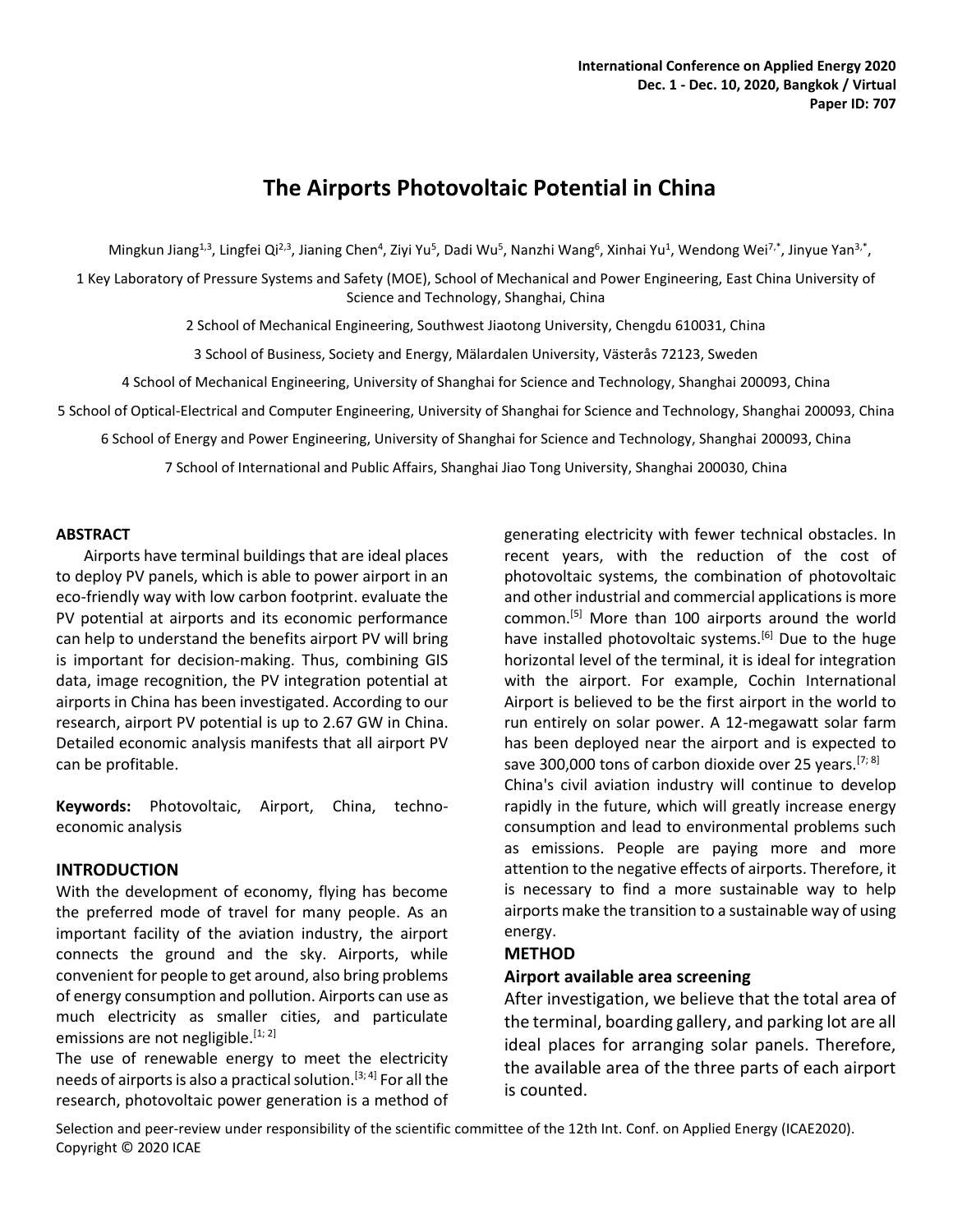# **Potential capacity and generation**

The potential capacity is calculated as:

$$
capacity = \frac{area_{available}}{area_{pv}} \times P_{max}
$$

where *capacity* is the potential capacity of PV system (kW), *Pmax* is the wattage of PV panels which is 365W in this study.

According to GB 50797-2012,<sup>[9]</sup> the annual PV generation can be calculated as:

$$
E_p = H_A \times \frac{P_{AZ}}{E_S} \times K
$$

where *E<sup>p</sup>* is the PV output (kWh), *H<sup>A</sup>* is the local horizontal irradiance (kWh/m<sup>2</sup> ), *E<sup>S</sup>* is the standard PV test condition (1000 W/m<sup>2</sup> ), *Paz* is the capacity of the installed PV system (kW), and *K* is the overall performance coefficient, which was 0.78 in this study.[10; 11]

And the total electricity generation during lifespan is calculated as:

$$
E_{total} = \sum_{i=0}^{25} E_{p,i} * K_d^{i}
$$

where *Etotal* is the total electricity generation of PV system(kWh), *Ep,i* is the output of PV system in year *i*, *K<sup>d</sup>* is the annual degeneration rate of PV panels, which is 0.9 in this study.

# **RESULT**

**Technical potential**



**Fig 1. The distribution and potential PV capacity of airports in China.**

Figure 1 shows the distribution and potential capacity of Chinese airports. The cumulative potential is 2.67 GW. The potential capacity of 22% of the airports is over 10 MW, the value of 63% of the airports lies between 1 MW to 10 MW. Referencing to the traffic data, we found that airports with higher traffic have higher PV potential. Among all airports, 9 are located in solar resource level 1 areas (≥1750 kWh/(m<sup>2</sup>•a)), 128 are located in solar resource level 2 areas (1400~1750  $kWh/(m^2\bullet a)$ , 92 are located in solar resource level 3 areas (1050 $\textdegree$ 1400 kWh/(m<sup>2</sup> $\bullet$ a)), and 8 are located in solar resource level 4 areas (<1050 kWh/( $m^2 \cdot a$ )). Therefore, the vast majority of airports are located in areas with abundant solar energy resources, which is critical to their power generation. The airports with the strongest solar radiation are located in Tibet. They are NAO, RKZ and LXA. The annual radiation is 2174, 2174, and 2065  $kWh/m<sup>2</sup>$ . The airports with the lowest sunshine are all located in Sichuan Province. They are NAO, YBP and CTU with annual radiation of 1030, 1012 and 938 kWh/m<sup>2</sup> . Total annual potential generation of all PV systems in airports is 2.97 TWh.



**Fig 2. The provincial distribution of airport PV potential (left) and generation potential (right) in China.**

Figure 2 shows the geographical distribution of The airports. The regions with the highest potential capacity are Guangdong, Beijing, Shanghai, Sichuan, Inner Mongolia, Hubei and so on. The regions with the lowest capacity are Qinghai, Ningxia and Tibet. The regions with the highest power generation